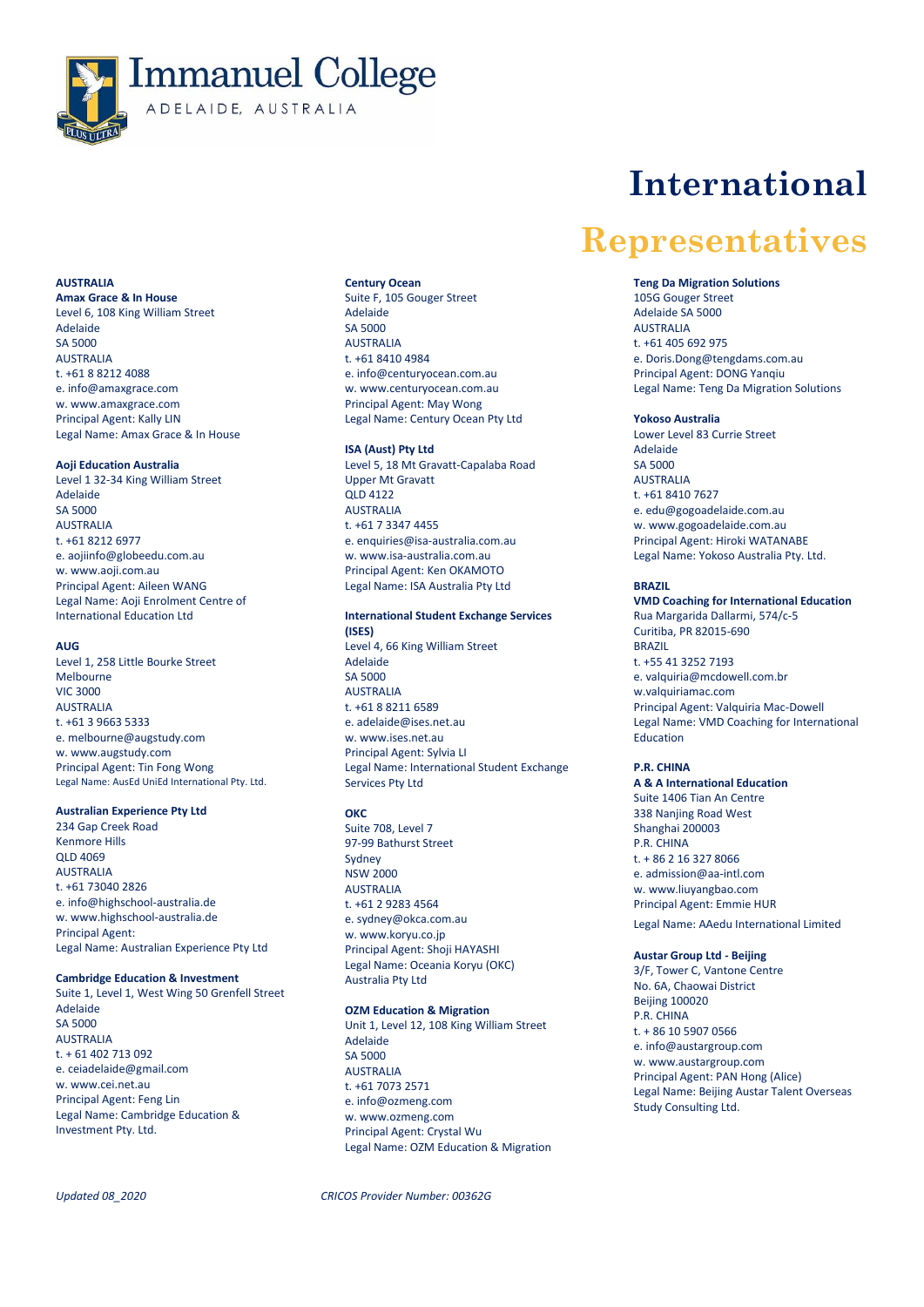

# **Austar Group Ltd - Shanghai**

7 th Floor, BM Inter Continental Centre No. 500 Hengfeng Road Shanghai P.R. CHINA t. +86 21 6353 8052 e. [info@austargroup.com](mailto:info@austargroup.com) w. www.austargroup.com Principal Agent: PAN Hong (Alice) Legal Name: Beijing Austar Talent Overseas Study Consulting Ltd.

### **China Star Corporation**

21/F, The Exchange Beijing 118 Yi Jianguo Road Chaoyang District Beijing 100022 P.R. CHINA t. +86 10 656 75225 e. office@chinastarcorp.com w. chinastargroup.com Principal Agent: FAN Song Legal Name: Beijing Sida (China Star) Overseas Education Service Co., Ltd

# **D&LT Consultants**

No 11 Tianshun Street Kunlinshangcheng Nangang District Harbin 150090 P. R. CHINA t. +86 451 8230 7080 e. [harbin@edubridge.com.cn](mailto:harbin@edubridge.com.cn) w. edubridge.com.cn Principal Agent: Lucia LIU Legal Name: D & LT Consultants Co. Ltd.

### **Education International Cooperation (EIC)**

12th Floor Industrial Bank Building No.101 Tianhe Road, Tianhe District Guangzhou 510620 P.R. CHINA t. +86 20 2282 1688 e. eic@eic.org.cn w[. www.eiceducation.com](http://www.eiceducation.com/) Principal Agent: Joe LI Legal Name: Education International Cooperation (EIC) Group Ltd

# **EduGlobal - Beijing**

7 th Floor, Office Tower B, Beijing New World Centre 3B Chongwenmenwai Street Beijing 100062 P.R. CHINA t. +86 10 67080808 e. emily.wang@eduglobal.com w. [www.eduglobalchina.com](http://www.eduglobalchina.com/) Principal Agent: Cecilia WANG Legal Name: EduGlobal China Ltd.

#### **EduGlobal – Guangzhou**

1503 Main Tower Guangdong International Building 339 Huanshidong Lu Guangzhou 510098 P.R. CHINA t. +86 20 83312981 e. emily.wang@eduglobal.com w[. www.eduglobalchina.com](http://www.eduglobalchina.com/) Principal Agent: Cecilia WANG Legal Name: EduGlobal China Ltd.

# **GZL International Consultants Co. Ltd.**

Room 817-819, East Tower, Times Square 28 Tianhe Road North Guangzhou 510620 P.R. CHINA t*.* +86 20 38821918 e. study@gzlco.com w[. www.gzlco.com](http://www.gzlco.com/) Principal Agent: Nancy WONG Legal Name: GZL International Consultants Co. Ltd.

# **HWAIT INTERNATIONAL GROUP PTY LTD**

Suite 4321, No. 580 Nanjing Road (West) Shanghai 200041 P.R. CHINA t. +86 21 6044 5560 e. admin@hwait.com w. www.hwait.com Principal Agent: NI Feng (Nelson) Legal Name: Hwait International Group Pty Ltd

### **iae CHINA**

Suite 23H Cross Region Plaza No. 899 Lingling Road, Xuhui District Shanghai 200030 P.R. CHINA t. +86 21 5150 6887 e. app5@iaechina.net.cn w. www.iaechina.net.cn Principal Agent: GUO Shimiao Legal Name: iae CHINA (Beijing Huatongxinnuo International Cultural Exchange Centre)

# **IDP - Beijing**

Room 2610-2617, Level 26, Block A Cyber Tower 2 Zhongguancun South Street Haidian District, Beijing 100086 P.R. CHINA t. +86 10 5278 8989 e. info.beijing@idp.com w. www.idp.cn Principal Agent: Xiao Yan Zhao Legal Name: IDP Education Consulting (Beijing) Co. Ltd

# *Updated 08\_2020 CRICOS Provider Number: 00362G*

# **International**

# **Representatives**

### **IDP Consulting (Guangzhou) Co. Ltd.**

Suite 1901 & 1908, East Tower Fortune Plaza 116 Ti Yu Dong Lu, Tianhe District Guangzhou 510620 P.R. CHINA t. +86 20 3893 2797 e. info.guangzhou@idp.com w. www.idp.cn Principal Agent: Allen JIANG Legal Name: Guangzhou IDP Consulting Services Co. Ltd

### **IDP – Shanghai**

Suite 1405, 14th Floor South Tower Hong Kong Plaza 283 Huai Hai Road Middle Shanghai 200021 P.R. CHINA t. +86 21 6390 7000 e. info.shanghai@idp.com w. www.idp.cn Principal Agent: Allen JIANG Legal Name: IDP Information Consulting (Shanghai) Co. Ltd

# **J&J International Education**

Suite B, Level 11, No.88 Cao Xi Bei Road Charity Plaza Shanghai 200030 P.R. CHINA t. +86 215425 5916 e. [admin@jjintledu.com](mailto:admin@jjintledu.com) w. jjintledu.com Principal Agent: Legal Name: J & J Education Group Co. Ltd

#### **METEN Bridge Overseas Consulting**

4 th Floor, Shundian, 2006# Tianjiantianranju Business Centre Xiangmei Road, Futian District Shenzhen 518034 P.R. CHINA t. +86 755 83168730 e[. lemon\\_cc@meten.com](mailto:lemon_cc@meten.com) w[. www.meten.com](http://www.meten.com/) Principal Agent: Liam ZHENG Legal Name: METEN Bridge Overseas Consulting Co., Ltd

# **Qingdao Erudite Business Consultancy**

Room 1508, Golden Plaza North No 20 Hongkong Middle Road Qingdao, Shandong Province P.R. CHINA t. +86 532 8502 2001 e. shw66@hotmail.com Principal Agent: SUN Hongwei Legal Name: Qingdao Erudite Business Consultancy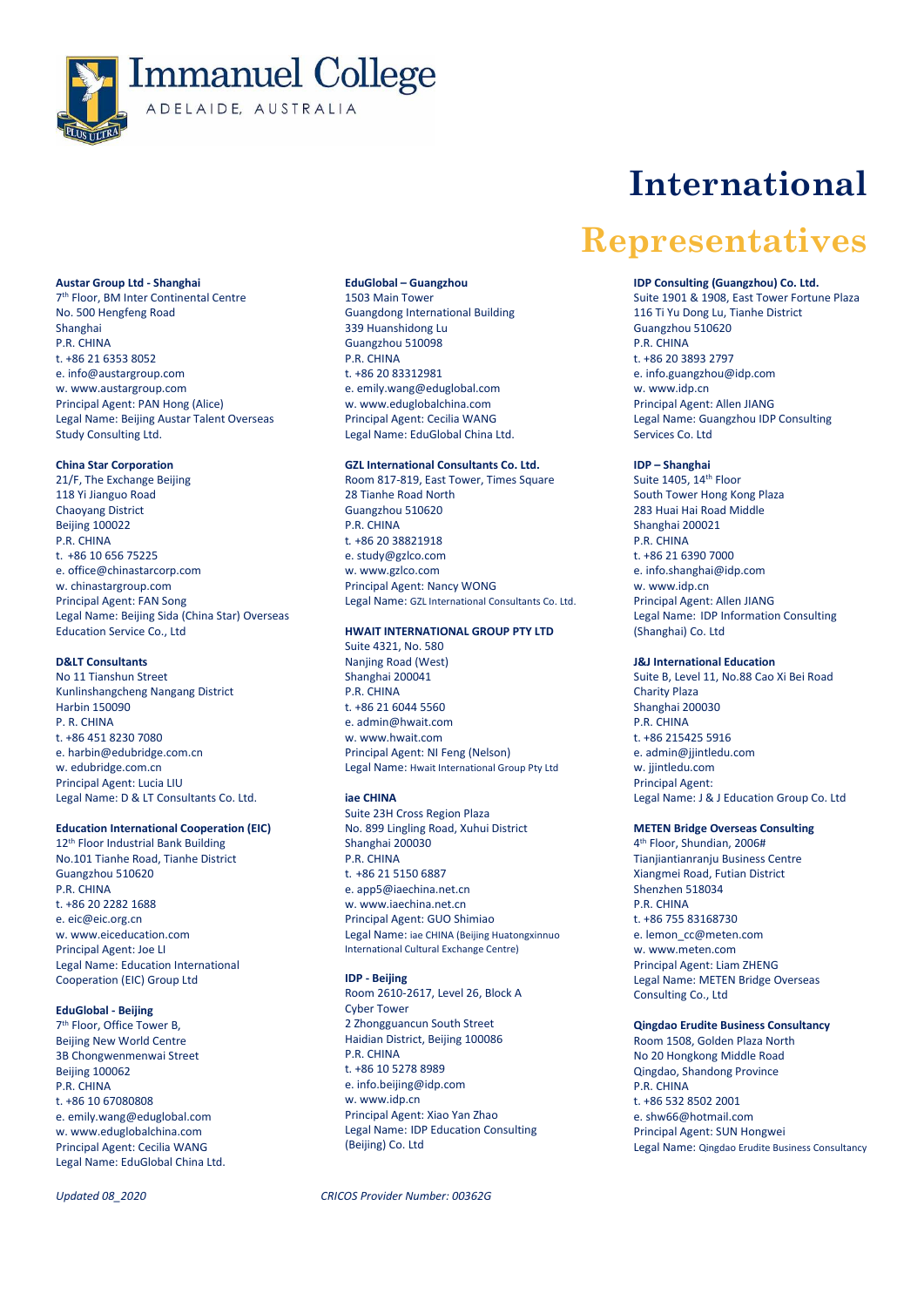

# **Yantai Zhongshi Study Abroad Consulting**

Room 2005 Yitong Guoji, 11 Nanda Street Zhifu District, Yantai City Shandong P.R. CHINA t. +86 0535 4914319 e. [cindychen8609@hotmail.com](mailto:cindychen8609@hotmail.com) Principal Agent: XIAO Feng Legal Name: Yantai Zhongshi Study Abroad Consulting Service Ltd.

# **GERMANY**

**Advised Studies Sprachreisen** Wiesnerstraße 5 44141 Dortmund **GERMANY** t. +49 231 424288 e. [info@advised-studies.de](mailto:info@advised-studies.de) w[. www.advised-studies.de](http://www.advised-studies.de/) Principal Agent: Barbara Rieder-Wiemeyer Legal Name: Advised Studies Sprachreisen GmbH

### **Hausch und Partner**

Gasstraße 16 22761 Hamburg GERMANY  $+49404147580$ e. [info@hauschundpartner.de](mailto:info@hauschundpartner.de) w[. www.hauschundpartner.de](http://www.hauschundpartner.de/) Principal Agent: Kristine Hausch Legal Name: Hausch and Partner GmbH

# **Töchter & Söhne GmbH**

Schleiermacherstraße 12 64283 Darmstadt GERMANY t. +49 6 11180 5880 e. info@internate.org w[. www.internate.org](http://www.internate.org/) Principal Agent: Dr. Detlef Kulessa Legal Name: Töchter und Söhne Dr. Detlef Kulessa GmbH

# **HONG KONG**

**AAS**

Room 302, 3/F Hong Commercial Building 145 Hennessy Road Wan Chai HONG KONG t. +852 2570 5711 e. [enquiry@aas.com.hk](mailto:enquiry@aas.com.hk) w. www.aas.com.hk Principal Agent: Sam KWONG Legal Name: AAS Education Consultancy

# **ACES**

703A, Opulent Building 402-406 Hennessy Road Wanchai HONG KONG t. +852 2122 9359 e. inquiry@aces.com.hk w. www.aces.com.hk Principal Agent: Flora CHAN Legal Name: ACES Education Consultancy

# **AEC Education Consultancy**

1402 Causeway Bay Plaza 1 489 Hennessy Road Causeway Bay HONG KONG t. +852 2598 6166 e. enquiry@aecl.com.hk w. [www.aecl.com.hk](http://www.aecl.com.hk/) Principal Agent: Candy WONG Legal Name: Australian Education Consultancy Limited

# **Aston Education**

5th Floor, Office Plus @ Wanchai 303 Hennessy Road Wanchai HONG KONG t. +852 2866 9933 e. info@aston.edu.hk w[. www.aston.edu.hk](http://www.aston.edu.hk/) Principal Agent: Dahlia LENG Legal Name: Aston Education

#### **AUG**

Suite 2202. Level 22, Office Tower Langham Place 8 Argyle Street Mongkok, Kowloon HONG KONG t. + 852 2392 1592 e[. hongkong@augstudy.com](mailto:hongkong@augstudy.com?Subject=Contact%20us%20from%20AUG%20Website) w[. www.augstudy.com](http://www.augstudy.com/) Principal Agent: Florence SHEK Legal Name: AUG Global Network - Hong Kong

### **DADI Overseas Studies Service Centre**

Unit 702-703, 7/F, T.O.P 700 Nathan Road Mong Kok, Kowloon HONG KONG t. +852 2314 8312 e[. dadiossc@dadi.com.hk](mailto:dadiossc@dadi.com.hk) w. www.dadi.com.hk Principal Agent: WANG Lung Chung Legal Name: Dadi Overseas Studies Service Centre

# **International**

# **Representatives**

### **Elite Overseas Studies Centre**

Room 2102 Mongkok Commercial Centre 16 Argyle Street Kowloon HONG KONG t. +852 3549 6075 e. info@elitestudies.com.hk w[. www.elitestudies.com.hk](http://www.elitestudies.com.hk/) Principal Agent: Bessie LAW Legal Name: Elite Overseas Studies Centre Limited

# **Global Education Alliance (GEA)**

Room B, 15<sup>th</sup> Floor, Kings Wing Plaza 1 2 On Kwan Street, Shatin New Territories HONG KONG t. +852 2110 3835 e. kirsten.chen@geaworld.org w. www.geaworld.org Principal Agent: Freeman YEUNG Legal Name: Global Education Alliance Limited

#### **Hongik International Education**

Flat 1201 (S1), 12 F, Harvest Building 29-37 Wingkut Street **Central** HONG KONG t. +852 27935511 e. info@hongik.hk w. www.hongik.hk Principal Agent: GUAN Jinzhong Legal Name: Hongik International Education (HK) Ltd

#### **Hong Kong Overseas Studies Centre**

Room 1229-1230, 12<sup>th</sup> Floor, Star House 3 Salisbury Road Tsim Sha Tsui, Kowloon HONG KONG t. +852 2730 2068 e[. education@hkosc.com.hk](mailto:education@hkosc.com.hk) w[. www.hkosc.com.hk](http://www.hkosc.com.hk/) Principal Agent: Jimmy WONG Legal Name: Hong Kong Overseas Studies Centre

### **iASC**

Rm 1605, Sino Centre 582 Nathan Road Kowloon HONG KONG t. +852 2771 8987 e. admin@iasc.com.hk w. www.iasc.com.hk Principal Agent: CHEUNG Chi Ming (Gary) Legal Name: IASC (Introducing Australia Studies Centre)